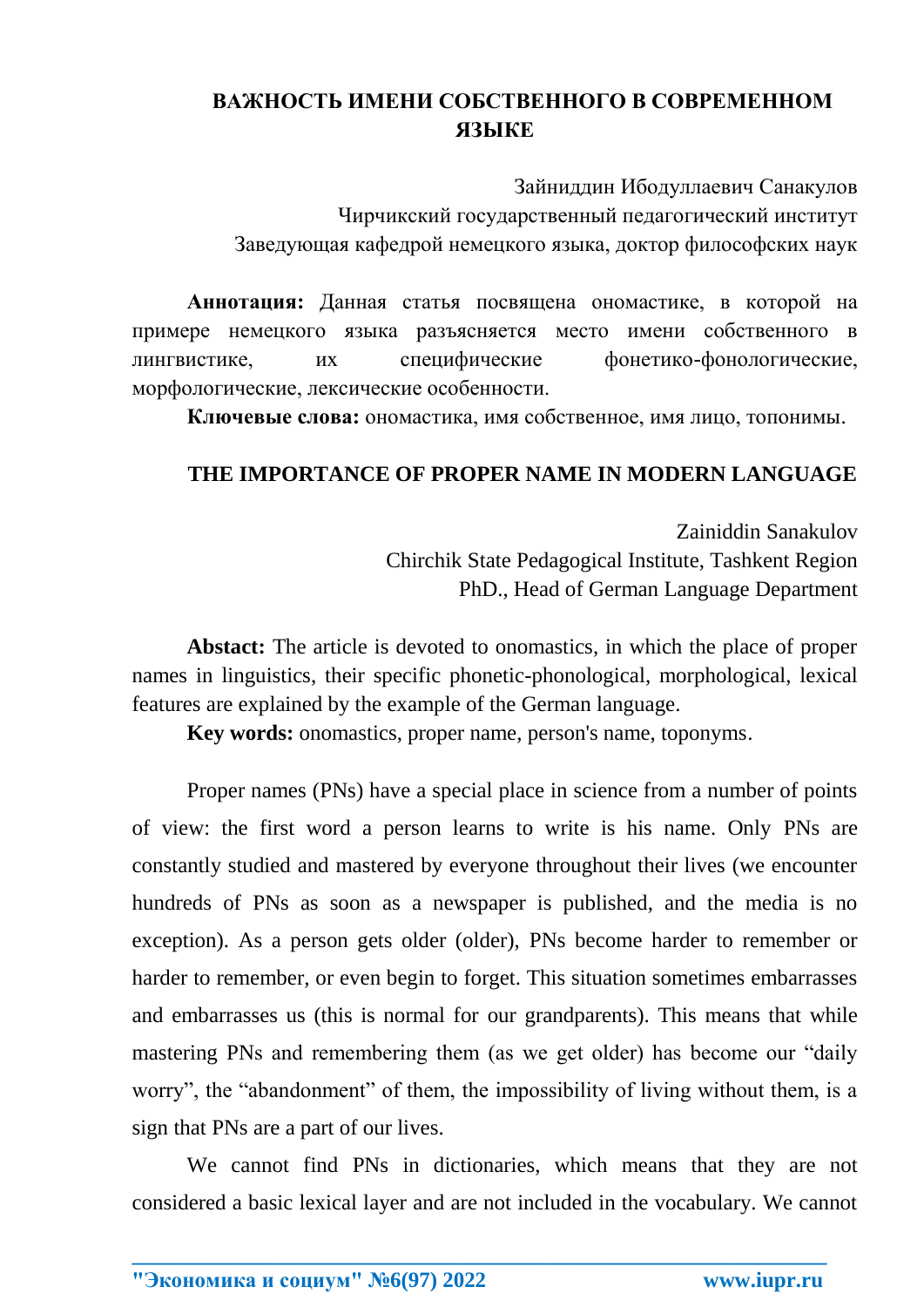accuse someone who does not know an PN (e.g., in a foreign language) of ignorance, he can only suspect that he is not well educated (if everyone knows this PN). If someone in a German class does not know the word *Paris* , we cannot say that his knowledge of German is low, but his worldly knowledge is not enough. We do not find PNs in the basic vocabulary of a language. They are not usually translated, but "copied" as in the original language material, especially now that we often see it. PNs such as *Merkel, Cologne* and *Munich are not necessarily translated (* the French *Cologne* or *Munich forms of the word Munich* are not translated), and even (mainly derived from cognate nouns (TO)) there is an alternative translation of PNs, but they are in their original language. stored, not translated: e.g., the German name Helmut *Kohl (translated cabbage)* into English \* *Cabbage* , Uzbek \* *Cabbage* , or vice versa, Uzbek *Kochkor aka* German *\* Bock* , English *Churchill* German *\* Kirchhügel* or *Shakespepe* til *\** Schütteld does not meet the norms. This raises the question of whether PNs have a place in the language system or not at all.

The fact that PNs do not have the same orthographic form, i.e. that they are written in different forms is also considered correct, is their next characteristic, which means that they are not subject to a certain orthographic norm (but they have their own form in written speech). This is especially the case for names such as <Becker> instead of <Bäcker>, <Schwarz> instead of <Schwarz>, as well as letter combinations that are not found in the usual vocabulary (eg,  $\langle B \text{is} \rangle$ ). after  $\langle r \rangle$  in  $\langle w \rangle$ ,  $\langle tr \rangle$  in  $\langle W\psi$  after  $\langle r \rangle$ . In some language notation, PNs are always capitalized and highlighted. This, of course, applies to languages where other names in the word category are written in lower case (e.g., Uzbek, Russian, etc.). Over the centuries, all horses in the German language began to be written in capital letters. PNs, on the other hand, have been written in capital letters since ancient times, and the words of the remaining noun phrases gradually took on this form later (around 1500) [1].

In PNs there are cases of "disobedience" to not only orthographic, but also grammatical rules, deviations from them: in other lexical units sound-combinations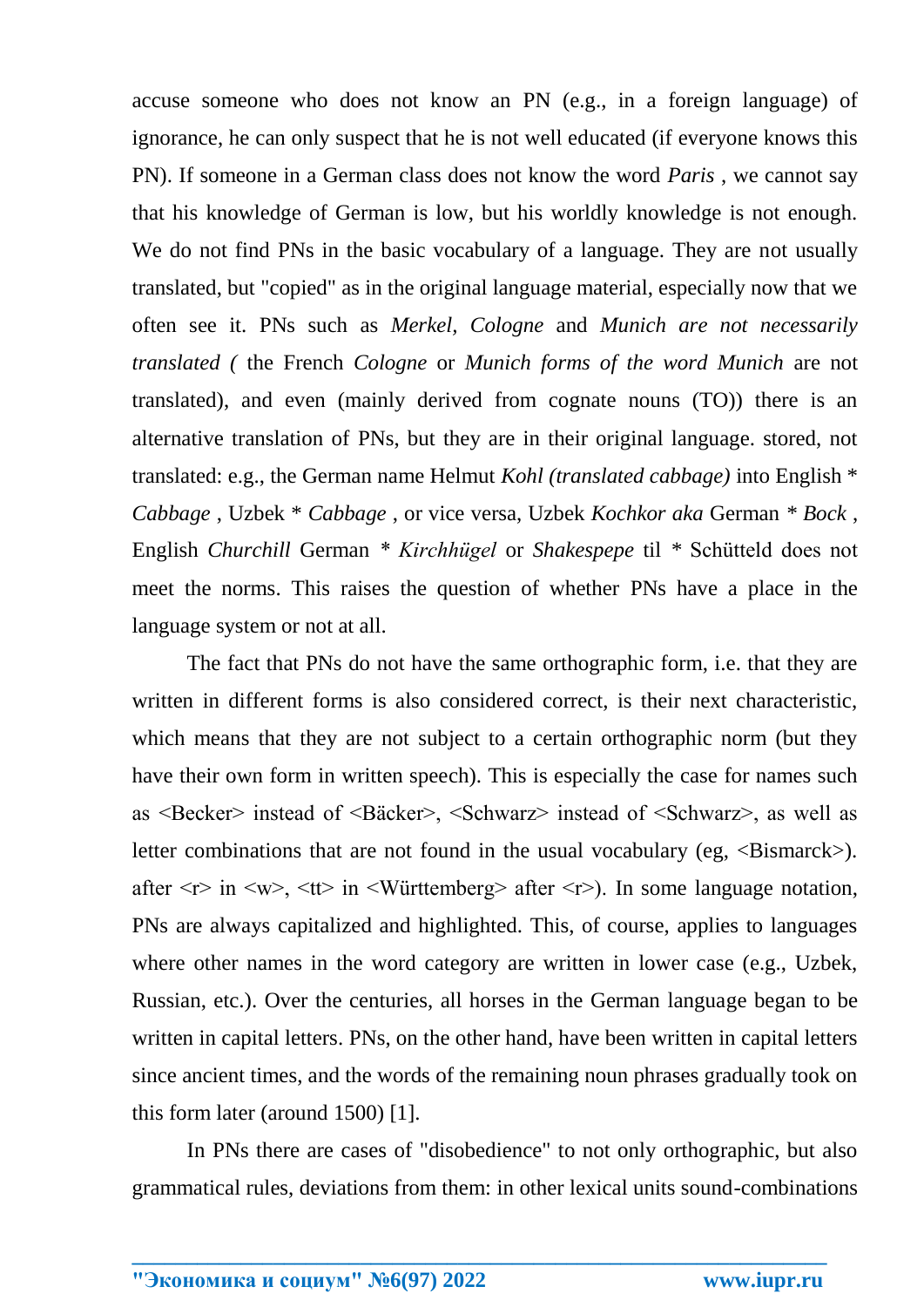that we do not encounter, ie phonological aspect *(Gm elin , Gstr ein, Mross, Psch orr, Georg, Luise)* , in the plural all PNs *take the suffix -s* (which is typical for other foreign languages, especially English) ( *die beiden Ingrids* / *Rudolfs* / *Freiburgs* / *Deutschlands* ), i.e. morphologically; other German-specific plural allomorphs (e.g., *-er* , *-e* , *-en* , zero-article, umlaut) are not used. In addition, the addition of the German suffix - *chen* , which adds the content of masculinity and diminutive in German, also deviates from the rules of umlaut: *Hanne ^ Hannchen (\* Hännchen), Paul ^ Paulchen (\* Päulchen).* At the morphological-syntactic level, however, there is a specificity (deviation from the rule) associated with the use of the article and its functions ( *Mainz* always comes without an article, and der Main always comes with an article). Individual horses (SHs) are more complicated ( *die* simone or without article?). In the syntactic field, too, the SHOs take the precedent in the future tense: *Alexanders Geburtstag-Alexander's birthday,* but other horses are used not in the tense-tense sequence ( *\* des Lehrers Geburtstag),* but in the usual tense ( *der Geburtstag des Lehrers)* .

PNs, unlike other independent word types, have no lexical meaning, they have no semantics. This is the most important fact about them. Although words like *Castrop-Rauxel* or *Zoske* are not always thought to search for the meaning of these PNs because they are not similar to other words, there are also PNs that look like "ordinary" words (cognate horses): *Neustadt (* literally: *new city) ), Fischer (*  literally: *fisherman), Fleischer (* literally: butcher) *.* When we hear such PNs, we intuitively (in a way) overshadow their lexical meaning, i.e., ignore it. It is clear that no one expects a person named *Fleischer* to go to a butcher shop (meat shop) to find him, thinking that his case is related to "meat" . This means that PNs do not make any sense about their "owner" based on their meaning. For this reason, PNs are seen as "dry" labels, whose function is simply to "label". No one, nothing prevents us from naming any object, any creature as we wish: we can name a dog, a bird or a work "Alpha", of course. So the most important thing is to know the PNs. PNs have etymological meaning because they are mainly derived from TOs ( *Becker* < *Bäcker* ) and free word combinations *(Altenburg* < *zur alten Burg)* .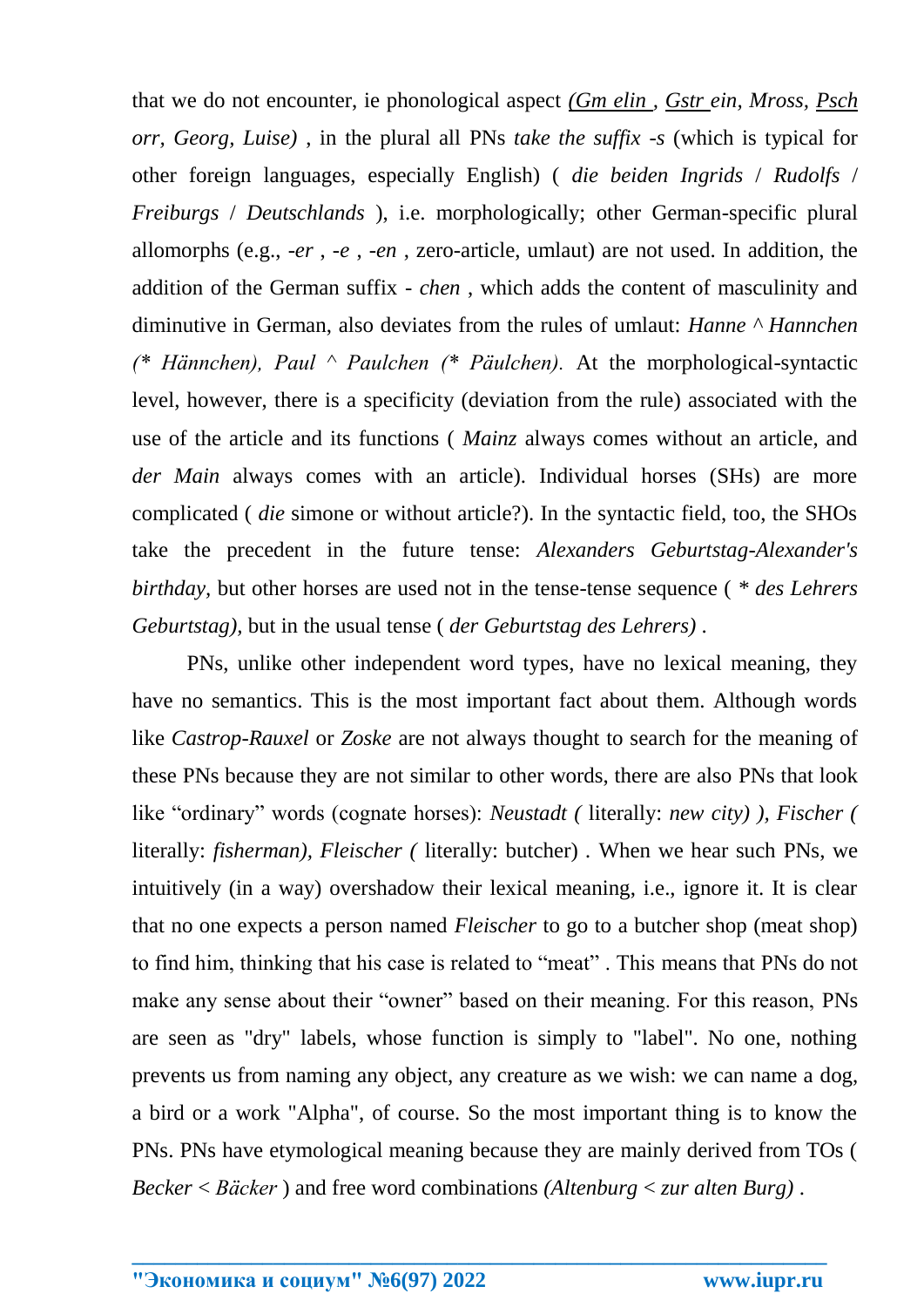Onomastics is mainly concerned with revealing the history of the ancient meanings of PNs: how ancient PN is *(the history of the word Hilde* <goes back to the ancient German literary language *hiltia* "Kampf-struggle, war") and other languages ( *Cologne* <Latin *Colonia, Koblenz* <Latin *Confluentes ).* the Germanassimilated form of the words *)* makes the work so difficult *.* Especially the most ancient, stable and unchanging objects - the origin of the names of mountains and rivers - are considered to be a very difficult task, as they belong to the time and space before the Indogerman period. PNs can have the same connotative meaning as TOs, i.e. an idea (assessment, look), assumption, association, and so on. [2]. There are different views on names, some are beautiful, resonant, old-fashioned, others are modern, religious, and so on. is considered. In particular, the German *Hartz IV* is considered by many to be rude, cold. PN itself has a less connotative meaning than the object represented by PN, e.g., *Hiroshima-* Hiroshima *, der 11. September-* 11 October *, Titanic-* Titanic *, Tschernobyl-* Chernobyl (these ideas also apply to TOLs, e.g., *Krebs-* rak, *Atomkraft-* atom . , *Waldsterben*deforestation) [3]. This peripheral position in the language system contradicts the fact that PNs belong to minority universals in language [ 4 ]. There are languages that do not have words, prepositions, or conjunctions that belong to the adjective category, and even noun and verb phrases that are not clearly distinguished, as well as languages that do not have PNs, are noted in industry sources. Naming a particular object separately is like an anthropological chief necessity. Which object to name or not to give depends on the culture, and this is variable (at a time in history when weapons were named, storm types were left unnamed). From the above, it is clear that PNs are unique in many respects.

PNs are also quantitatively different. Although there are no accurate statistics on their share of vocabulary, Ruoff, who has compiled a vast body of conversational material on our daily lives into a vast body of language, writes that an average of 3% of oral speech consists of PNs and 11% of TOs [5]. This means that PNs make up almost one-fifth of horses (nicknames and cognate horses are included in the horse vocabulary).